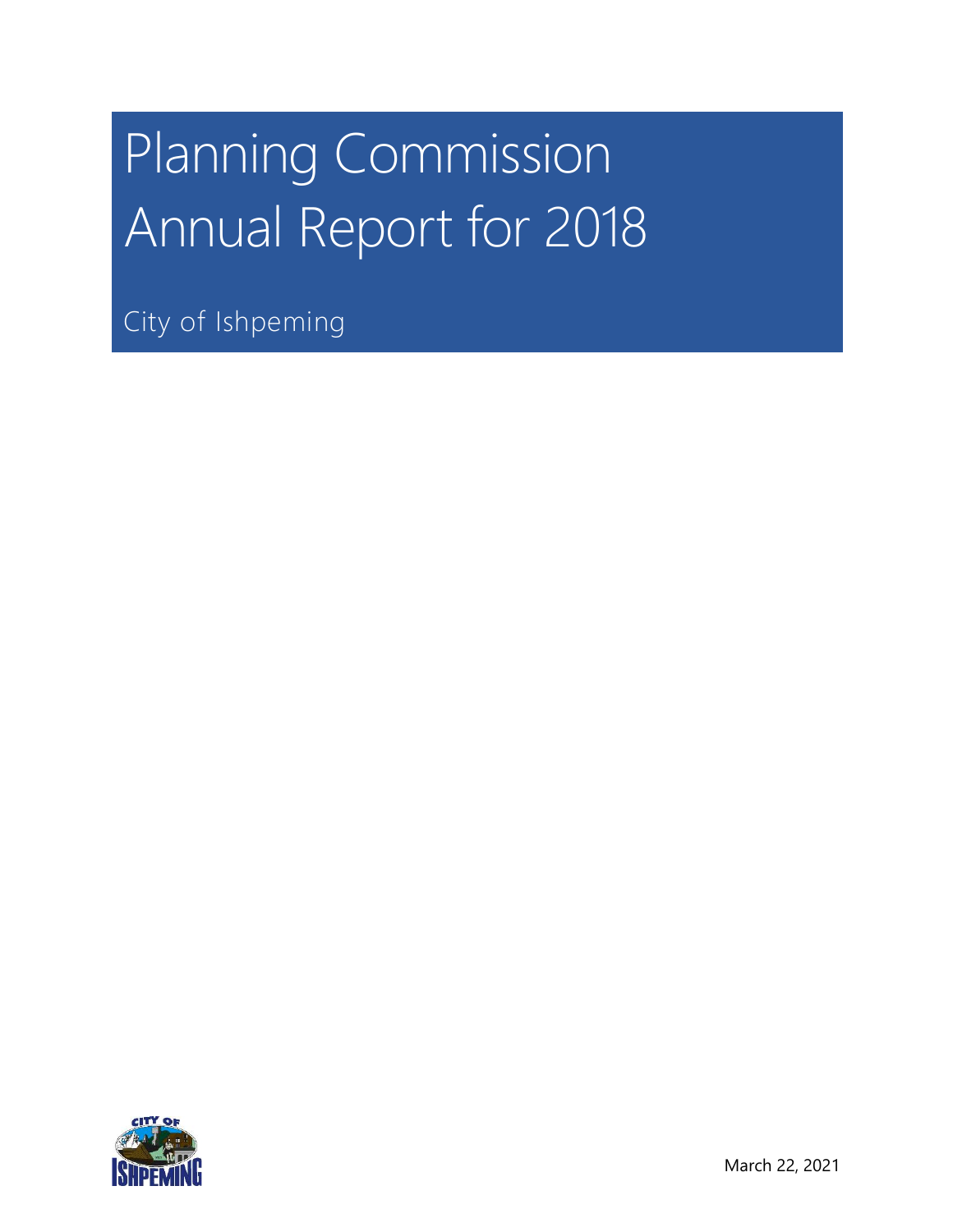# Table of Contents

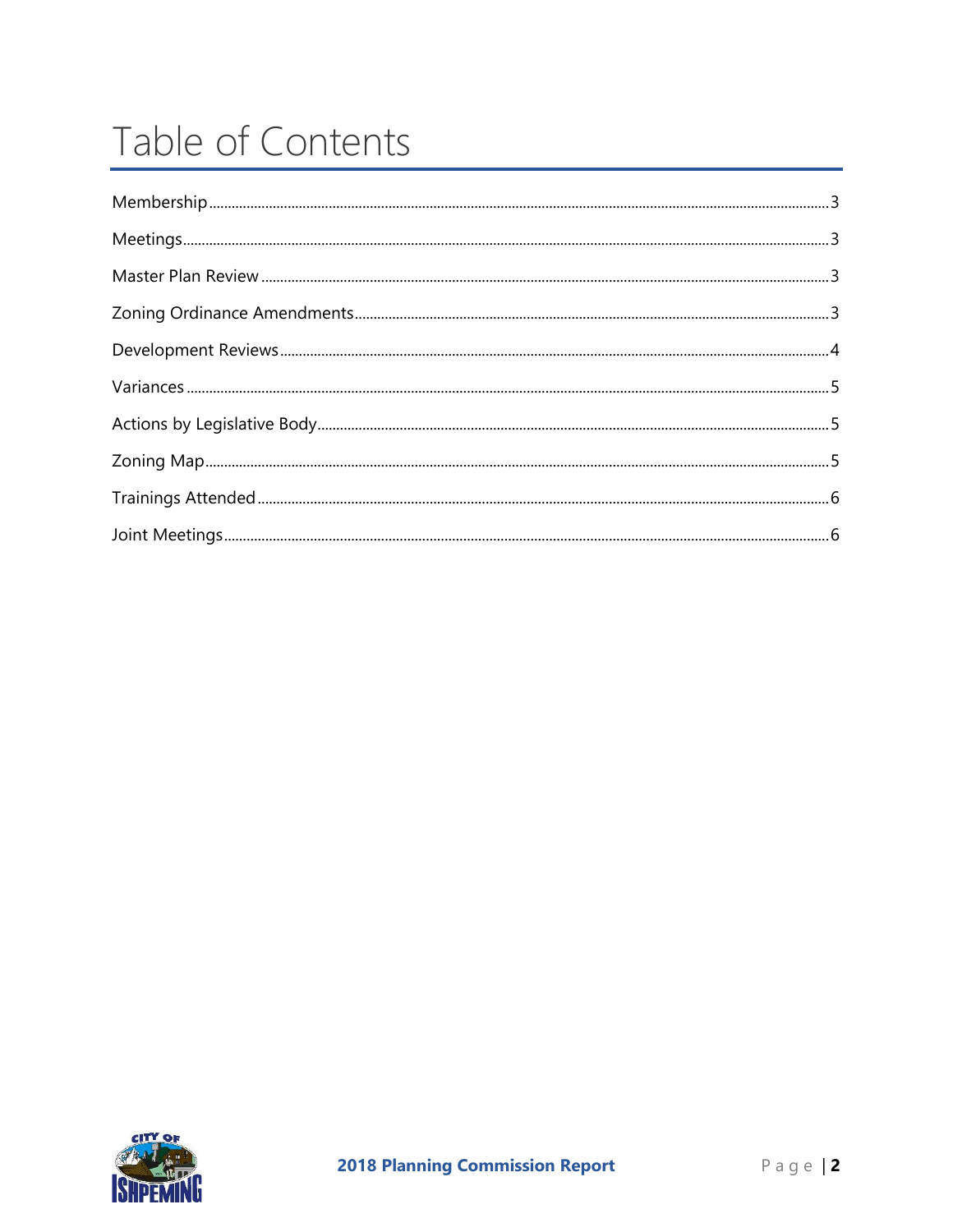# <span id="page-2-0"></span>Membership

Ishpeming Planning Commission member names:

- 1. Angelo Bosio
- 2. Larry Bussone
- 3. Bruce Houghton
- 4. Mike Tonkin (Council member)
- 5. Diane Gauthier
- 6. Jim Bertucci
- 7. Gabe Seelen
- 8. Harry Weikel
- 9. Brook Routhier

#### <span id="page-2-1"></span>Meetings

*The MPEA requires at least four (4) meeting annually.*

The Ishpeming Planning Commission met ten (10) times. This MEETS the requirements of the MPEA.

#### <span id="page-2-2"></span>Master Plan Review

<span id="page-2-3"></span>No Master Plan review for 2018.

#### Zoning Ordinance Amendments

| February 5, 2018 | Reviewed Sections 1-20 and Appendix 'A'; several revisions made to<br>definitions and numerous small details.                                                                              |
|------------------|--------------------------------------------------------------------------------------------------------------------------------------------------------------------------------------------|
| March 5, 2018    | Final review of sections 21-35; minor revisions made to Section 21,<br>parking; Section 22, escrow fees, animal keeping details, condominiums,<br>site plan quarantees, access management. |
| May 7, 2018      | Z.O. being formatted; legal review by city attorney.                                                                                                                                       |
| June 4, 2018     | Z.O. formatting and inter-ordinance references continuing.                                                                                                                                 |

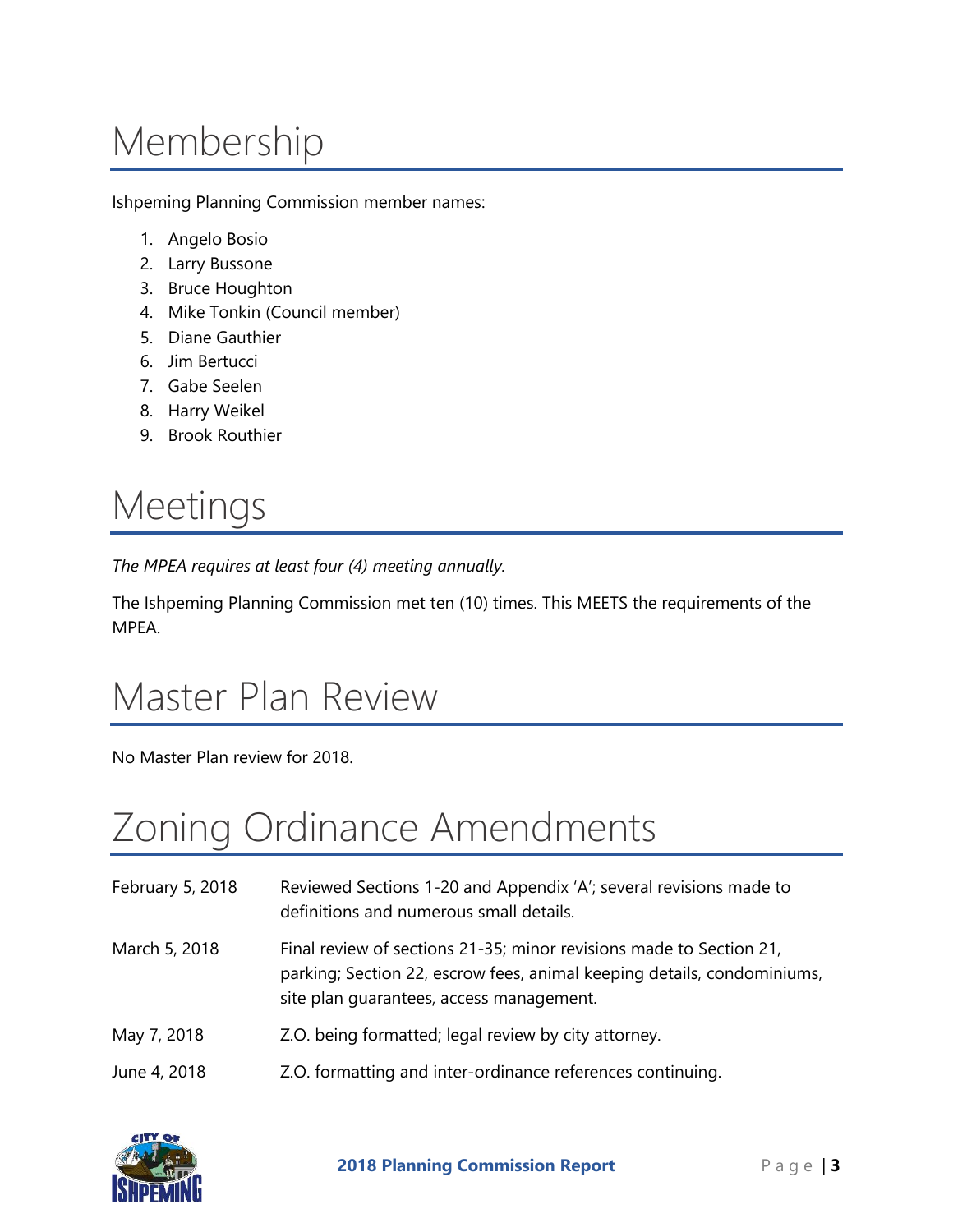| August 6, 2018   | Al reviewing final corrections/additions and will furnish to city attorney,<br>fire department, MDOT, Marquette County Planning Commission, MEDC,<br>RRC, MSU Extension and post of city website asking for public comment. |
|------------------|-----------------------------------------------------------------------------------------------------------------------------------------------------------------------------------------------------------------------------|
|                  | September 10, 2018 Bed and Breakfast establishments added to the ordinance as a conditional<br>use in the SR, GR and MR districts.                                                                                          |
| October 1, 2018  | Cathy finalizing Z.O. typing.                                                                                                                                                                                               |
| November 5, 2018 | Draft ordinance almost done.                                                                                                                                                                                                |

#### <span id="page-3-0"></span>Development Reviews

| January 8, 2018  | Preliminary 2018-2022 Recreation Plan; City recreational sites; Athletic<br>facilities, tennis courts, trail improvements, multi-purpose park, ice/roller<br>skating, skate boarding; Unanimous support for Recreation Plan goals and<br>objectives. |
|------------------|------------------------------------------------------------------------------------------------------------------------------------------------------------------------------------------------------------------------------------------------------|
| January 8, 2018  | Review CBD Facades; Downtown; Canvas awnings, eliminate pole signs,<br>establish period look; Approved to be added to Z.O.                                                                                                                           |
| January 8, 2018  | IOHT 2018-2022 Plan; E-W City-wide trail; P.C. unanimously supports.                                                                                                                                                                                 |
| April 11, 2018   | Site Plan Approval; Marquette County Medical Care facility.                                                                                                                                                                                          |
| May 7, 2018      | Non-conforming Structure 2018-01; 460 Ready Street; Formerly Cliffs<br>Power and Light; Class-A Non-conforming structure status approved.                                                                                                            |
| June 4, 2018     | Alley Vacations (2); Division and Third Streets; One recommended for<br>approval and one tabled for future decision.                                                                                                                                 |
| June 4, 2018     | Future Hematite Art Park discussed.                                                                                                                                                                                                                  |
| June 4, 2018     | Council encouraged to solicit development proposals for Malton Road<br>and Wabash Heights areas.                                                                                                                                                     |
| July 9, 2018     | CU 2018-01 approved for family day care home.                                                                                                                                                                                                        |
| August 6, 2018   | CU 2018-02 approved for a group day care facility.                                                                                                                                                                                                   |
| August 6, 2018   | E-W alley vacation continuation from June 4, 2018. Affected senior citizen<br>complains and objects to vacation. P.C. unanimously denies the vacation.                                                                                               |
| November 5, 2018 | CU 2018-03 was approved to permit the construction of the Hematite Art<br>Park across the street from the High School.                                                                                                                               |

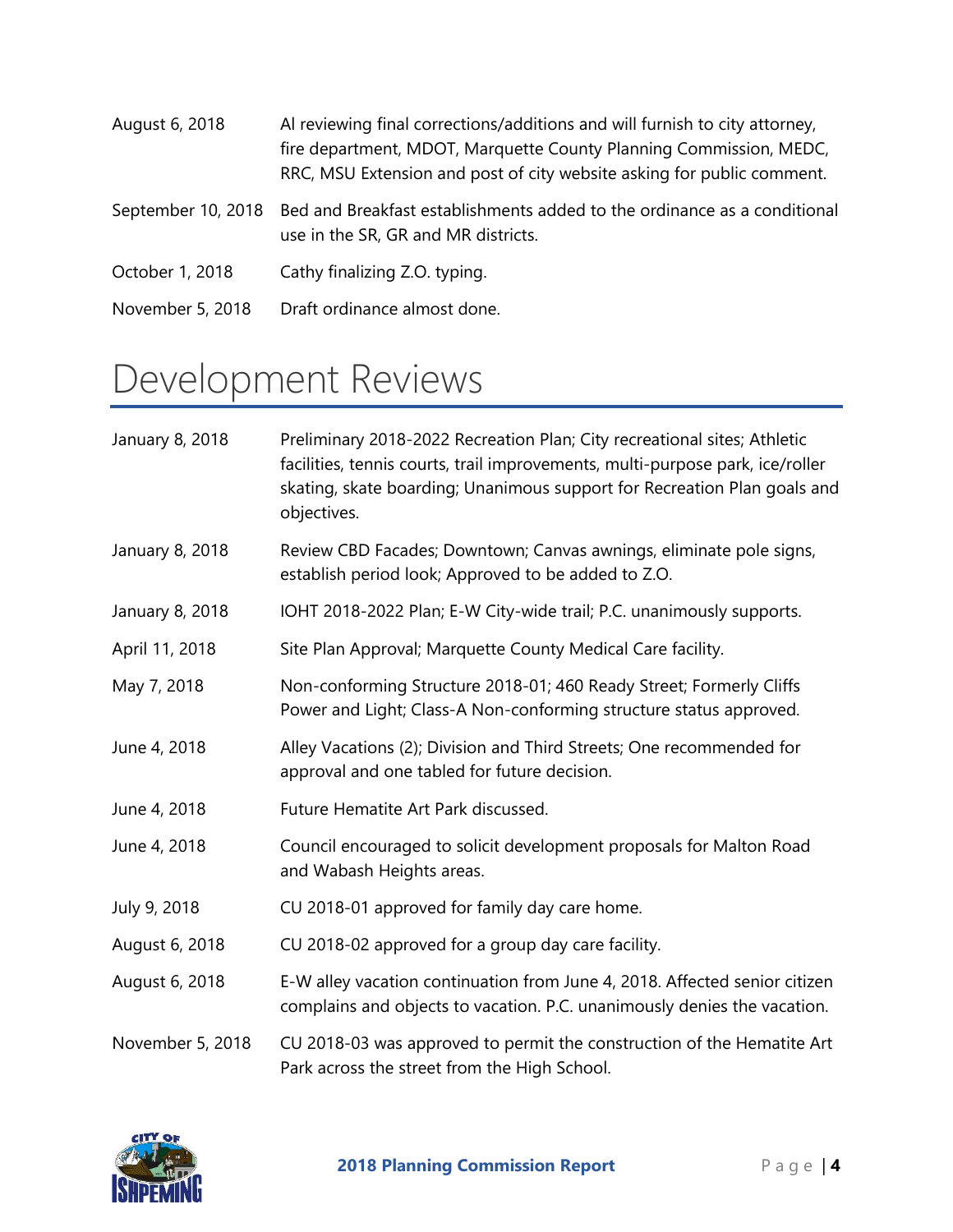November 5, 2018 NCS 2018-02 Class A Non-conforming structure; approved subject to future ZBA approval of a lot split and a side yard variance.

#### <span id="page-4-0"></span>Variances

| <b>Project Type</b>          | <b>Location</b> | <b>Description</b>                                                          | <b>Status</b> | <b>Action Date</b> |
|------------------------------|-----------------|-----------------------------------------------------------------------------|---------------|--------------------|
| Lot split LS2018-<br>01      | 1837 Hewitt     | Convert accessory<br>structure to living unit                               | Approved      | 11/7/2018          |
| Lot split LS2018-<br>02      | 1837 Hewitt     | Maintain a conforming<br>parcel                                             | Approved      | 11/7/2018          |
| <b>Variance</b><br>ZV2018-01 | 1837 Hewitt     | Structure being<br>converted to a dwelling<br>unit too close to lot<br>line | Approved      | 11/7/2018          |
| Lot split LS2018-<br>03      | 99 S. Fourth    | Add parking for GLRC                                                        | Approved      | 12/4/2018          |
| Lot split LS2018-<br>04      | 500 Cleveland   | Jasperlite development                                                      | Approved      | 12/4/2018          |
| <b>Variance</b><br>ZV2018-02 | 105 Bessemer    | Front yard, side yard &<br>boundary transitional<br>rear yard               | Approved      | 12/4/2018          |
| Lot split LS<br>2018-05      | 406 E. Division | Add area for<br>foundation repairs                                          | Approved      | 12/4/2018          |

# <span id="page-4-1"></span>Actions by Legislative Body

<span id="page-4-2"></span>No actions for 2018.

# Zoning Map

July 9, 2018 RZ 2018-01; Public hearing held for rezoning from GR to GC, lot 1, Ass'r Plat of Bessemer St. Recommendation to City Council to approve.